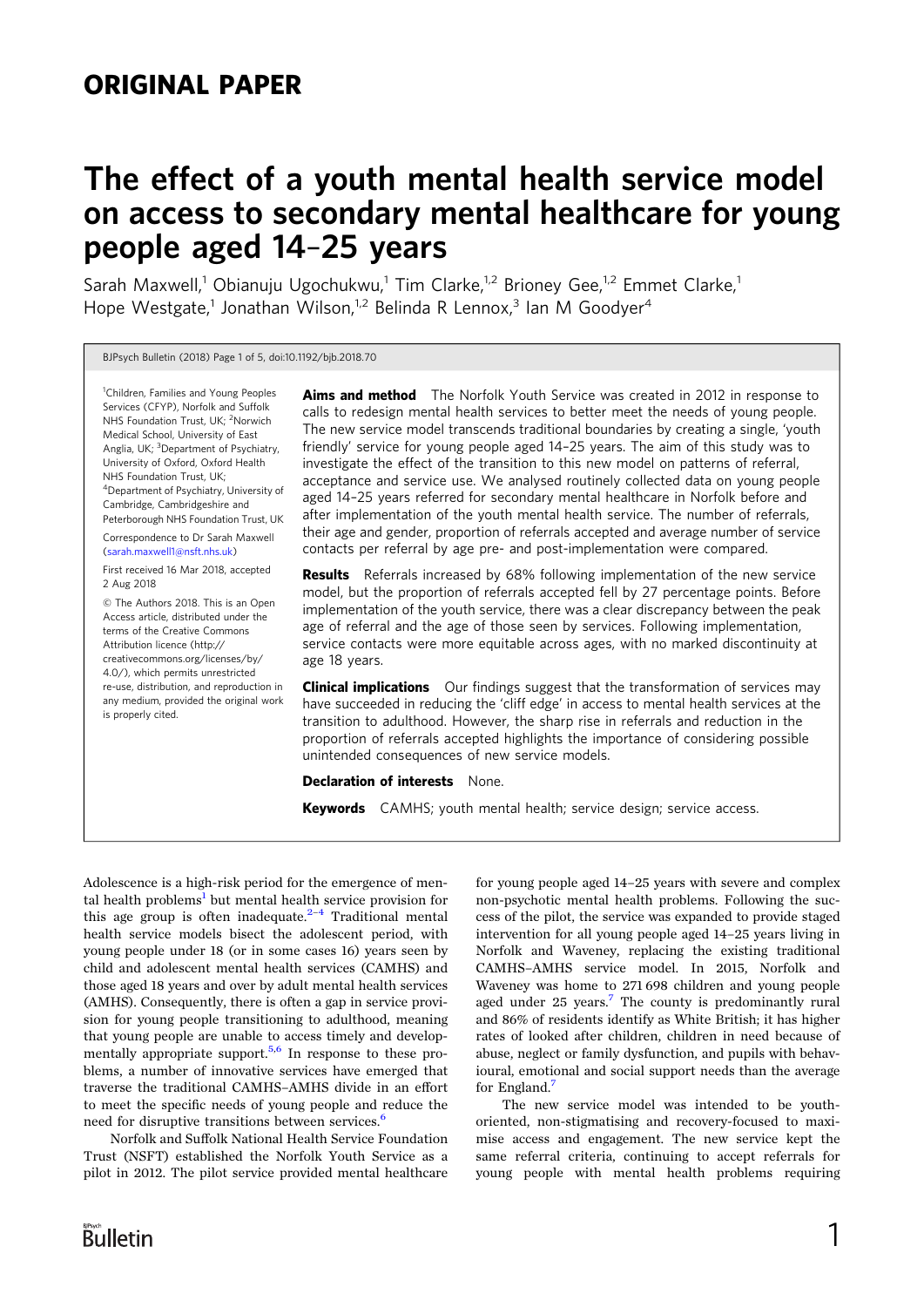specialist or secondary care interventions. However, young people no longer had to be referred from a CAMHS service into an AMHS service when they reached 18 years old, increasing the continuity of care. The national and local context for this service transformation, and the design of the new service have been described in detail elsewhere.<sup>8</sup>

The empirical evidence of the effect of redesigning mental health services to bridge the CAMHS–AMHS age range on young people's access to mental health services is limited. The aim of this study was to investigate the effect of implementing a youth mental health service model for young people aged 14–25 years, based on patterns of referral, acceptance and service use. The study involved retrospective analysis of service data collected before and after the implementation of the Norfolk Youth Service.

## Method

#### Design

The study used a historical control design. The investigation focused on two 12-month periods, one before and one after the implementation of a specialist youth mental health service for young people aged 14–25 years in Norfolk, UK. The first time period, September 2010 to August 2011, fell immediately before the development of the youth mental health service pilot. The second time period, April 2014 to March 2015, was the second year of operation of the substantive Norfolk Youth Service, chosen to coincide with the completion of the transition to the new service model and embedding of new clinical teams. The service models in operation during these two time periods are outlined in simplified form in [Fig. 1](#page-2-0). Pre-existing data on young people referred to secondary mental health services in Norfolk during these two time periods was obtained and analysed.

## Data collection

Data on all referrals to NSFT are routinely collected and processed by the Trust's Informatics Department for the purpose of business delivery and development. To meet the aims of our study, the research team requested data held by the Informatics Department on all referrals to secondary mental health services in Norfolk of young people aged 14–25 years during the above 12-month periods. All data was anonymised before being transferred to the research team; the researchers accessed no personally identifiable data. The study was approved by NSFT as a service evaluation and did not require ethical approval.

The data requested included the demographic characteristics of those referred, the outcome of the referral (i.e. whether the young person was accepted into mental health services) and the number of recorded service contacts (i.e. the number of appointments, including both face-to-face and telephone appointments), which served as an indicator of service use.

#### Analysis plan

The number of referrals received, proportion of referrals accepted, and the age and gender of those referred and accepted were examined for each of the two time periods under consideration. The average number of service contacts per referral by age was also calculated for each time period. These descriptive statistics were used to make comparisons across the two time periods studied, with the aid of tables and figures. The use of inferential statistics to make comparisons between the two time periods was not considered appropriate given that the dataset included all recorded referrals made during the pre-specified time periods of interest, not a sample of such referrals.

## **Results**

#### Referral and acceptance rates

During a 12-month period before the implementation of the youth service model, from 1 September 2010 to 31 August 2011 inclusive, NSFT received 7476 referrals for young people aged 14–25 years living in Norfolk. Of these referrals, 27.7% were for young people under 18 years of age. Across services, 90.8% of referrals received were accepted. The acceptance rate was higher for AMHS than for CAMHS (95.5 v. 78.5%). During a 12-month period postimplementation of the new service model, from 1 April 2014 to 31 March 2015 inclusive, NSFT received 12 559 referrals for individuals aged 14–25 years living in Norfolk. Of these referrals, 45.8% were for young people under 18 years of age. During this period, the Norfolk Youth Service accepted 68.2% of referrals received. The acceptance rate for adults referred to the service was higher than for young people aged under 18 years (75.8 v. 59.2%). The referral and acceptance data for both time periods are summarised in [Table 1](#page-2-0).

The majority of those referred during both time periods were female (58.8% pre-implementation and 59.5% postimplementation). For both pre- and post-implementation of the youth service model, the gender disparity in the referrals received was most marked among younger referrals under 18 years of age, with a more even gender split in referrals of those aged over 18 years.

#### Service contacts

During the 12-month period before the implementation of the new service model, the total number of contacts with young people aged 14–25 years in Norfolk was 56 759. The average number of contacts per referral was markedly higher for young people aged 15–17 years than for young people aged 18–20 years, with a clear disparity between the rate of contacts per referral for those younger than 18 years and those aged 18 years or over. On average, a young person referred at 17 years of age went on to have 11.3 service contacts, whereas a young person referred at 18 years of age went on to have just 5.3 service contacts.

In the 12-month period following implementation of the youth service model, the total number of service contacts with young people aged 14–25 years in Norfolk was 79 659. Although overall the average number of contacts per referral was lower than before implementation of the new model, the average number of contacts received was more equitable across age groups. On average, a young person referred at 17 years of age went on to have eight service contacts,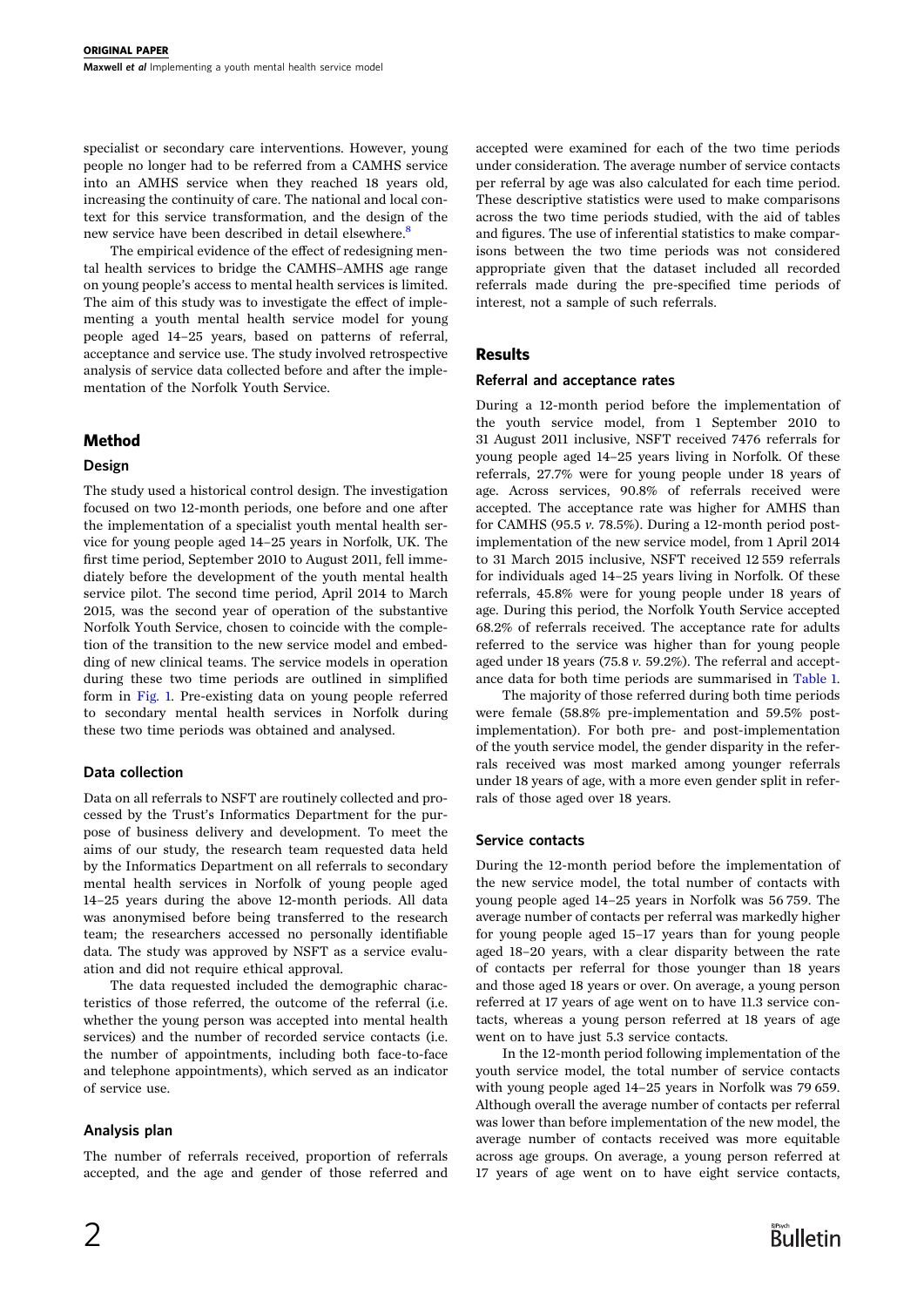<span id="page-2-0"></span>

Fig. 1 Service models in operation before and after creation of the Norfolk Youth Service as part of Norfolk and Suffolk National Health Service Foundation Trust's redesign of services for children, families and young people. AMHS, Adult Mental Health Services; CAMHS, Child and Adolescent Mental Health Services.

whereas a young person referred at 18 years of age went on to have an average of seven service contacts. The average number of contacts with services during the periods before and after implementation of youth service model by age of referral are presented in [Fig. 2.](#page-3-0)

#### **Discussion**

The purpose of this study was to explore whether a change in service structure from a traditional CAMHS–AMHS model with transition at 18 years of age to a youth mental health service model for young people aged 14–25 years was associated with altered patterns of referral, acceptance or service-use.

A number of interesting changes post-implementation were identified. The number of referrals to mental health services for young people aged 14–25 years living in Norfolk increased by 68% following implementation of the new service model: from 7476 before the implementation of the youth service to 12 559 after its implementation. The number of referrals increased most for young people aged 14–17 years: there was a 2.8-fold increase in the number of individuals aged 14–17 years referred but only a 1.3-fold increase in referrals for individuals aged 18–25 years.

The reason for this increase in referrals is unclear. One possibility is that the increase reflects increased local awareness of the support available for young people with mental health problems as a result of the publicity surrounding the new service model. New referral routes (including the option for young people to self-refer) may also have led to an increased volume of direct referrals to secondary mental health services. Previously, these young people might have

been referred to primary care or third-sector agencies in the first instance, with only more severe or complex cases being referred on to secondary care. It is also possible that the increase in referrals reflects a wider increase in demand for mental health support for young people, not directly associated with the change in service model. There is some evidence that rates of internalising problems in children and young people have been increasing in recent years,<sup>[9](#page-4-0)</sup> and a substantial rise in the demand for children and young people's mental health service has been reported nationally[.10](#page-4-0)

Both before and after the implementation of the youth service model, more females were referred than males, with the gender disparity being more marked among younger referrals. The reluctance of young men to seek care for mental health problems is well documented.<sup>[11,12](#page-4-0)</sup> The small number of males referred relative to females, both before and after the implementation of the new service model, suggests there is more work to do to encourage young men to access support. NSFT have recently launched a Men's Wellbeing Project that aims to encourage men and boys to talk more openly about their mental health and increase access to mental health services.<sup>[13](#page-4-0)</sup>

Although the raw number of referrals accepted by the service increased substantially following implementation of the youth service model, the proportion of referrals accepted fell: from 91% pre-implementation of the model to 68% postimplementation. This decrease might be at least partially explained by the increased number of referrals coming into conflict with limited service capacity. As previously reported, $8$  a consequence of improving access to services when resources remain limited has been increased waitlists and sometimes overwhelming case-loads. Although

| Table 1  | Referrals received and accepted pre- and post-implementation of the youth mental health service model for young<br>people aged 14-17 years and aged 18-25 years |                    |               |       |                     |               |          |
|----------|-----------------------------------------------------------------------------------------------------------------------------------------------------------------|--------------------|---------------|-------|---------------------|---------------|----------|
|          |                                                                                                                                                                 | Pre-implementation |               |       | Post-implementation |               |          |
|          |                                                                                                                                                                 | $14-17$ years      | $18-25$ years | Total | $14-17$ years       | $18-25$ years | Total    |
| Referred |                                                                                                                                                                 | 2070               | 5406          | 7496  | 5746                | 6812          | 12 5 5 9 |
| Accepted |                                                                                                                                                                 | 1624               | 5162          | 6786  | 3400                | 5163          | 8563     |
|          | Percentage accepted                                                                                                                                             | 78.5               | 95.5          | 90.8  | 59.2                | 75.8          | 68.2     |

Pre-implementation refers to the 12-month period from 1 September 2010 to 31 August 2011. Post-implementation refers to the 12-month period from 1 April 2014 to 31 March 2015 inclusive.

## **Rulletin**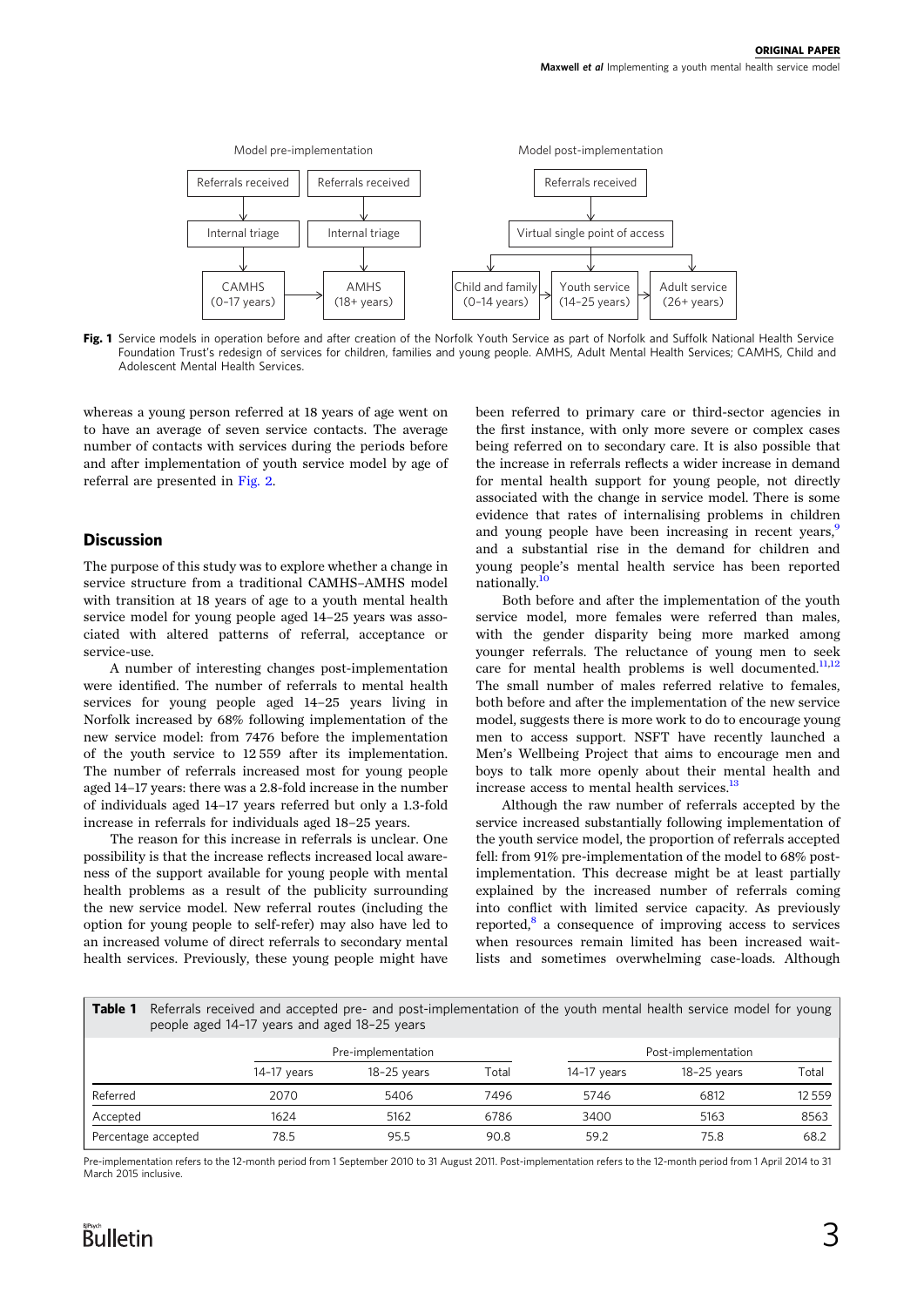<span id="page-3-0"></span>

Fig. 2 Average number of service contacts per referral for young people aged 14–25 years pre-implementation (Time 1) and post-implementation (Time 2) of the youth mental health service model.

acceptance criteria were unchanged following implementation of the new service model, it is possible that pressures on service capacity might have led to an upward shift in the threshold for secondary care. However, it is also possible that the fall in the proportion of referrals accepted can be explained by an increase in the number of inappropriate referrals due to the introduction of new referral routes. These referrals are then signposted on to more suitable agencies. The service is in the process of investigating this with a view to developing strategies to further improve access for young people across all agencies, to reduce the number of referrals ending up in the wrong place and subsequently being passed around services.

The number of recorded service contacts was used as a proxy for service use. The overall average number of contacts per referral for those aged 14–25 years decreased following the introduction of the youth service model. Although the service offered by Norfolk Youth Service is not time-limited, there is an emphasis on offering appropriately staged intervention and not retaining individuals within the service for longer than needed.<sup>8</sup> The reduction in overall average service contacts for young people in this age group might, therefore, reflect this change in service philosophy, toward encouraging flexible re-referral if needed.

Before implementation of the Norfolk Youth Service, young people aged 18 years or over were referred to services in high numbers but received substantially fewer contacts with services relative to those aged under 18 years. This 'cliff edge' in mental health service use at the transition to adulthood has also been reported in the USA, $^{14}$  $^{14}$  $^{14}$  suggesting this problem is not specific to the local context. Following the implementation of the youth service model, the average number of contacts per referral was more equitable across ages, with the cliff edge in service contacts no longer evident. Pre-implementation, the average number of contacts per referral at 18 years of age was less than half that at 17 years of age. Post-implementation, the average number of contacts per referral was just one fewer for 18-year-olds than for 17-year-olds.

It is possible that the new service model simply moved the transition down from 18 years to 14 years. Data for 13-year-olds demonstrated that this was not the case: 574 referrals for 13-year-olds were accepted by the service and they received 5103 contacts. This gave them an average of 8.9 contacts per referral, which is broadly similar to 14-year-olds. This does not support the idea that the previous disparity in contacts per referral has been moved to a transition at 14 years instead of 18 years.

Overall, this study suggests that implementation of the youth service model might have been successful in reducing the disparity between demand for, and access to, service during young adulthood.

#### Limitations

As the study had a historical control design, it is not possible to know whether the changes in referral, acceptance and service-use patterns observed following implementation of the youth service model were the result of the change in service model. It remains possible that the changes observed resulted from wider factors influencing demand for and/or engagement with mental health services. Further, because the data used were routinely collected service data, it is possible that there were variations in the quality of data collection over time that may have affected the study's findings.

Although moving from separate CAMHS and AMHS to an integrated service for 14- to 25-year-olds removes the service boundary at age 17/18 years, it also creates new boundaries at age 13/14 years and 25/26 years. Arguably, these new service boundaries fit more closely with developmental transitions and coincide less closely with peaks in the incidence of mental health problems. Nonetheless, it will be important for future research to investigate the effect of these new service boundaries on those who fall outside the 14–25 year age range.

#### About the authors

**Sarah Maxwell** is a consultant child and adolescent psychiatrist with Children, Families and Young Peoples Services (CFYP), Norfolk and Suffolk NHS Foundation Trust, UK. **Obianuju Ugochukwu** is a consultant general adult psychiatrist with Children, Families and Young Peoples Services (CFYP), Norfolk and Suffolk NHS Foundation Trust, UK. Tim Clarke is a research clinical psychologist with Children, Families and Young Peoples Services (CFYP), Norfolk and Suffolk NHS Foundation Trust and Norwich Medical School, University of East Anglia, UK. Brioney Gee is a research psychologist with Children, Families and Young Peoples Services (CFYP), Norfolk and Suffolk NHS Foundation Trust and Norwich Medical School, University of East Anglia, UK. **Emmet Clarke** is an assistant psychologist with Children, Families and Young Peoples Services (CFYP), Norfolk and Suffolk NHS Foundation Trust, UK. Hope Westgate is an assistant psychologist with Children, Families and Young Peoples Services (CFYP), Norfolk and Suffolk NHS Foundation Trust, UK. Jonathan Wilson is a research director at Children, Families and Young Peoples Services (CFYP), Norfolk and Suffolk NHS Foundation Trust and Norwich Medical School, University of East Anglia, UK. **Belinda R Lennox** is an associate professor and clinical senior lecturer in the Department of Psychiatry, University of Oxford, Oxford Health NHS Foundation Trust, UK. Ian M Goodyer is a professor emeritus in the Department of Psychiatry, University of Cambridge and Peterborough NHS Foundation Trust, UK.